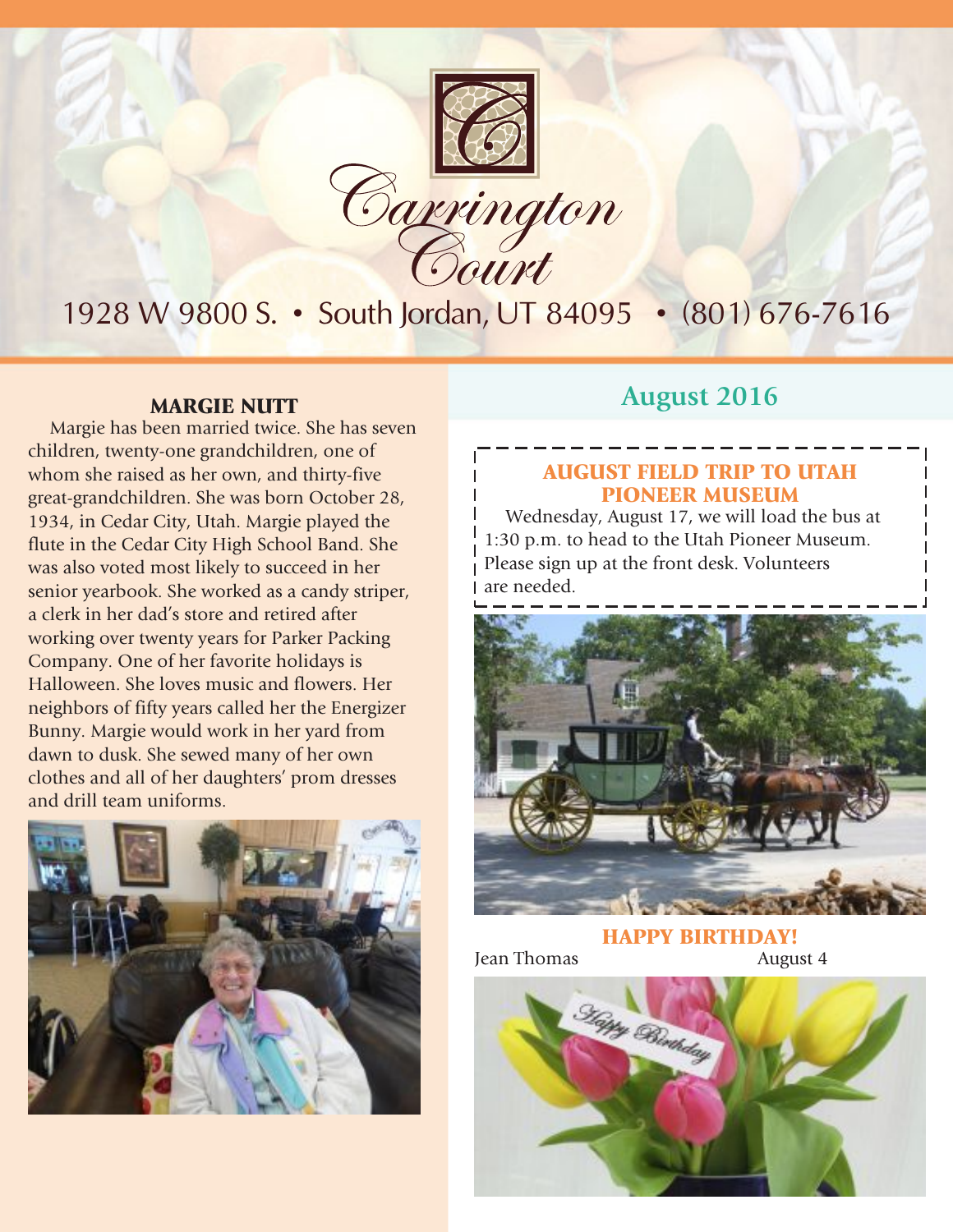

## **August 2016**

| Sunday                                                                                                                                                                         | Monday                                                                                                                                                                                                             | Tuesday                                                                                                                                                                                                                                                         | Wednesday                                                                                                                                                                             | Thursday                                                                                                                                                                                                        | Friday                                                                                                                                                      | Saturday                                                                                                                                                                                |
|--------------------------------------------------------------------------------------------------------------------------------------------------------------------------------|--------------------------------------------------------------------------------------------------------------------------------------------------------------------------------------------------------------------|-----------------------------------------------------------------------------------------------------------------------------------------------------------------------------------------------------------------------------------------------------------------|---------------------------------------------------------------------------------------------------------------------------------------------------------------------------------------|-----------------------------------------------------------------------------------------------------------------------------------------------------------------------------------------------------------------|-------------------------------------------------------------------------------------------------------------------------------------------------------------|-----------------------------------------------------------------------------------------------------------------------------------------------------------------------------------------|
| August                                                                                                                                                                         | 9:00 Rejuvenation<br>9:30 Fun With Words<br>10:00 Time For Learning<br>11:00 Groove'N & Move'N<br>12:00 Lunch<br>1:30 Van Ride/Skills Practice<br>3:30 Snack Time<br>4:00 "Can You List This"<br>5:00 Dinner       | 2<br>9:00 Rejuvenation<br>9:30 Trivia<br>10:00 Music 'n Motion<br>11:00 Rhythm Band & Singing<br>12:00 Lunch<br>1:30 Gospel Doctrine Lesson (AL Side)<br>2:00 Story Time<br>2:30 Balloon Badminton/Games<br>3:30 Snack Time<br>4:00 Comedy Hour<br>5:00 Dinner  | 3<br>9:00 Rejuvenation<br>9:30 Fun With Art<br>11:00 Pictionary<br>12:00 Lunch<br>1:30 Van Ride/Skills Practice<br>3:30 Snack Time<br>4:00 Bowling<br>5:00 Dinner                     | $\overline{4}$<br>9:00 Rejuvenation<br>9:30 Nursery Rhymes<br>10:00 Music 'n Motion<br>11:00 Sing-A-Long<br>12:00 Lunch<br>1:30 Craft Class<br>3:30 Snack Time<br><b>4:00 Music/New Fiddlers</b><br>5:00 Dinner | 5<br>9:00 Rejuvenation<br>9:30 What's Cookin'?<br>11:00 Clever Crossword Puzzles<br>12:00 Lunch<br>1:30 B-I-N-G-O<br>3:30 Movie/Tasty Treat<br>5:00 Dinner  | 6 <sup>1</sup><br>9:00 Rejuvenation<br>9:30 Coloring/Art/Activity<br>11:00 Groove'N & Move'N<br>12:00 Lunch<br>1:30 At the Cinema<br>3:30 Snack Time<br>3:30 Fun & Games<br>5:00 Dinner |
| 9:00 Rejuvenation<br>9:30 LDS Sacrament Meeting<br>10:30 Lawrence Welk<br>12:00 Lunch<br>1:30 Ladies' Spa Day<br>3:00 Afternoon Movie<br>4:00 Music/Piano<br>5:00 Dinner       | 8<br>9:00 Rejuvenation<br>9:30 Fun With Words<br>10:00 Time For Learning<br>11:00 Groove'N & Move'N<br>12:00 Lunch<br>1:30 Van Ride/Skills Practice<br>3:30 Snack Time<br>4:00 "Can You List This"<br>5:00 Dinner  | 9<br>9:00 Rejuvenation<br>9:30 Trivia<br>10:00 Music 'n Motion<br>11:00 Rhythm Band & Singing<br>12:00 Lunch<br>1:30 Gospel Doctrine Lesson (AL Side)<br>2:00 Story Time<br>2:30 Balloon Badminton/Games<br>3:30 Snack Time<br>4:00 Comedy Hour<br>5:00 Dinner  | 10<br>9:00 Rejuvenation<br>9:30 Fun With Art<br>11:00 Pictionary<br>12:00 Lunch<br>1:30 Van Ride/Skills Practice<br>3:30 Snack Time<br>4:00 Bowling<br>5:00 Dinner                    | 11<br>9:00 Rejuvenation<br>9:30 Nursery Rhymes<br>10:30 Music/Heart & Soul<br>12:00 Lunch<br>1:30 Craft Class<br>3:30 Snack Time<br>4:00 Music on the Patio<br>5:00 Dinner                                      | 12<br>9:00 Rejuvenation<br>9:30 What's Cookin'?<br>11:00 Clever Crossword Puzzles<br>12:00 Lunch<br>1:30 B-I-N-G-O<br>3:30 Movie/Tasty Treat<br>5:00 Dinner | 13<br>9:00 Rejuvenation<br>9:30 Coloring/Art/Activity<br>11:00 Groove'N & Move'N<br>12:00 Lunch<br>1:30 At the Cinema<br>3:30 Snack Time<br>3:30 Fun & Games<br>5:00 Dinner             |
| 14<br>9:00 Rejuvenation<br>9:30 LDS Sacrament Meeting<br>10:30 Lawrence Welk<br>12:00 Lunch<br>1:30 Ladies' Spa Day<br>3:00 Afternoon Movie<br>4:00 Music/Piano<br>5:00 Dinner | 15<br>9:00 Rejuvenation<br>9:30 Fun With Words<br>10:00 Time For Learning<br>11:00 Groove'N & Move'N<br>12:00 Lunch<br>1:30 Van Ride/Skills Practice<br>3:30 Snack Time<br>4:00 "Can You List This"<br>5:00 Dinner | 16<br>9:00 Rejuvenation<br>9:30 Trivia<br>10:00 Music 'n Motion<br>11:00 Rhythm Band & Singing<br>12:00 Lunch<br>1:30 Gospel Doctrine Lesson (AL Side)<br>2:00 Story Time<br>2:30 Balloon Badminton/Games<br>3:30 Snack Time<br>4:00 Comedy Hour<br>5:00 Dinner | 17<br>9:00 Rejuvenation<br>9:30 Fun With Art<br>11:00 Pictionary<br>12:00 Lunch<br>1:30 Field Trip to Utah Pioneer<br><b>Museum</b><br>3:30 Snack Time<br>4:00 Bowling<br>5:00 Dinner | 18<br>9:00 Rejuvenation<br>9:30 Nursery Rhymes<br>10:00 Music 'n Motion<br>11:00 Sing-A-Long<br>12:00 Lunch<br>1:30 Craft Class<br>3:30 Snack Time<br>4:00 Music/DB Howe's<br>5:00 Dinner                       | 19<br>9:00 Rejuvenation<br>9:30 What's Cookin'?<br>11:00 Clever Crossword Puzzles<br>12:00 Lunch<br>1:30 B-I-N-G-O<br>3:30 Movie/Tasty Treat<br>5:00 Dinner | 20<br>9:00 Rejuvenation<br>9:30 Coloring/Art/Activity<br>11:00 Groove'N & Move'N<br>12:00 Lunch<br>1:30 At the Cinema<br>3:30 Fun & Games<br>3:30 Snack Time<br>5:00 Dinner             |
| 21<br>9:00 Rejuvenation<br>9:30 LDS Sacrament Meeting<br>10:30 Lawrence Welk<br>12:00 Lunch<br>1:30 Ladies' Spa Day<br>3:00 Afternoon Movie<br>4:00 Music/Piano<br>5:00 Dinner | 22<br>9:00 Rejuvenation<br>9:30 Fun With Words<br>10:00 Time For Learning<br>11:00 Groove'N & Move'N<br>12:00 Lunch<br>1:30 Van Ride/Skills Practice<br>3:30 Snack Time<br>4:00 "Can You List This"<br>5:00 Dinner | 23<br>9:00 Rejuvenation<br>9:30 Trivia<br>10:00 Music 'n Motion<br>11:00 Rhythm Band & Singing<br>12:00 Lunch<br>1:30 Gospel Doctrine Lesson (AL Side)<br>2:00 Story Time<br>2:30 Balloon Badminton/Games<br>3:30 Snack Time<br>4:00 Comedy Hour<br>5:00 Dinner | 24<br>9:00 Rejuvenation<br>9:30 Fun With Art<br>11:00 Pictionary<br>12:00 Lunch<br>1:30 Field Trip to Diner<br>3:30 Snack Time<br>4:00 Bowling<br>5:00 Dinner                         | 25<br>9:00 Rejuvenation<br>9:30 Nursery Rhymes<br>10:00 Music 'n Motion<br>11:00 Sing-A-Long<br>12:00 Lunch<br>1:30 Craft Class<br>3:30 Snack Time<br>4:00 Music/Bob Shorten<br>5:00 Dinner                     | 26<br>9:00 Rejuvenation<br>9:30 What's Cookin'?<br>11:00 Clever Crossword Puzzles<br>12:00 Lunch<br>1:30 B-I-N-G-O<br>3:30 Movie/Tasty Treat<br>5:00 Dinner | 27<br>9:00 Rejuvenation<br>9:30 Coloring/Art/Activity<br>11:00 Groove'N & Move'N<br>12:00 Lunch<br>1:30 At the Cinema<br>3:30 Snack Time<br>3:30 Fun & Games<br>5:00 Dinner             |
| 28<br>9:00 Rejuvenation<br>9:30 LDS Sacrament Meeting<br>10:30 Lawrence Welk<br>12:00 Lunch<br>1:30 Ladies' Spa Day<br>3:00 Afternoon Movie<br>4:00 Music/Piano<br>5:00 Dinner | 29<br>9:00 Rejuvenation<br>9:30 Fun With Words<br>10:00 Time For Learning<br>11:00 Groove'N & Move'N<br>12:00 Lunch<br>1:30 Van Ride/Skills Practice<br>3:30 Snack Time<br>4:00 "Can You List This"<br>5:00 Dinner | 30<br>9:00 Rejuvenation<br>9:30 Trivia<br>10:00 Music 'n Motion<br>11:00 Rhythm Band & Singing<br>12:00 Lunch<br>1:30 Gospel Doctrine Lesson (AL Side)<br>2:00 Story Time<br>2:30 Balloon Badminton/Games<br>3:30 Snack Time<br>4:00 Comedy Hour<br>5:00 Dinner | 31<br>9:00 Rejuvenation<br>9:30 Fun With Art<br>11:00 Pictionary<br>12:00 Lunch<br><b>1:30 Skills Practice</b><br>3:30 Snack Time<br>4:00 Bowling<br>5:00 Dinner                      | SUMMER                                                                                                                                                                                                          | $N^{\text{th}}(l_1)$<br>FUN<br>$-$ and $-$<br>SUN<br>$\overline{\mathcal{U}_{\text{Lip}}^{\text{Lip}}$                                                      | $\circledast$                                                                                                                                                                           |